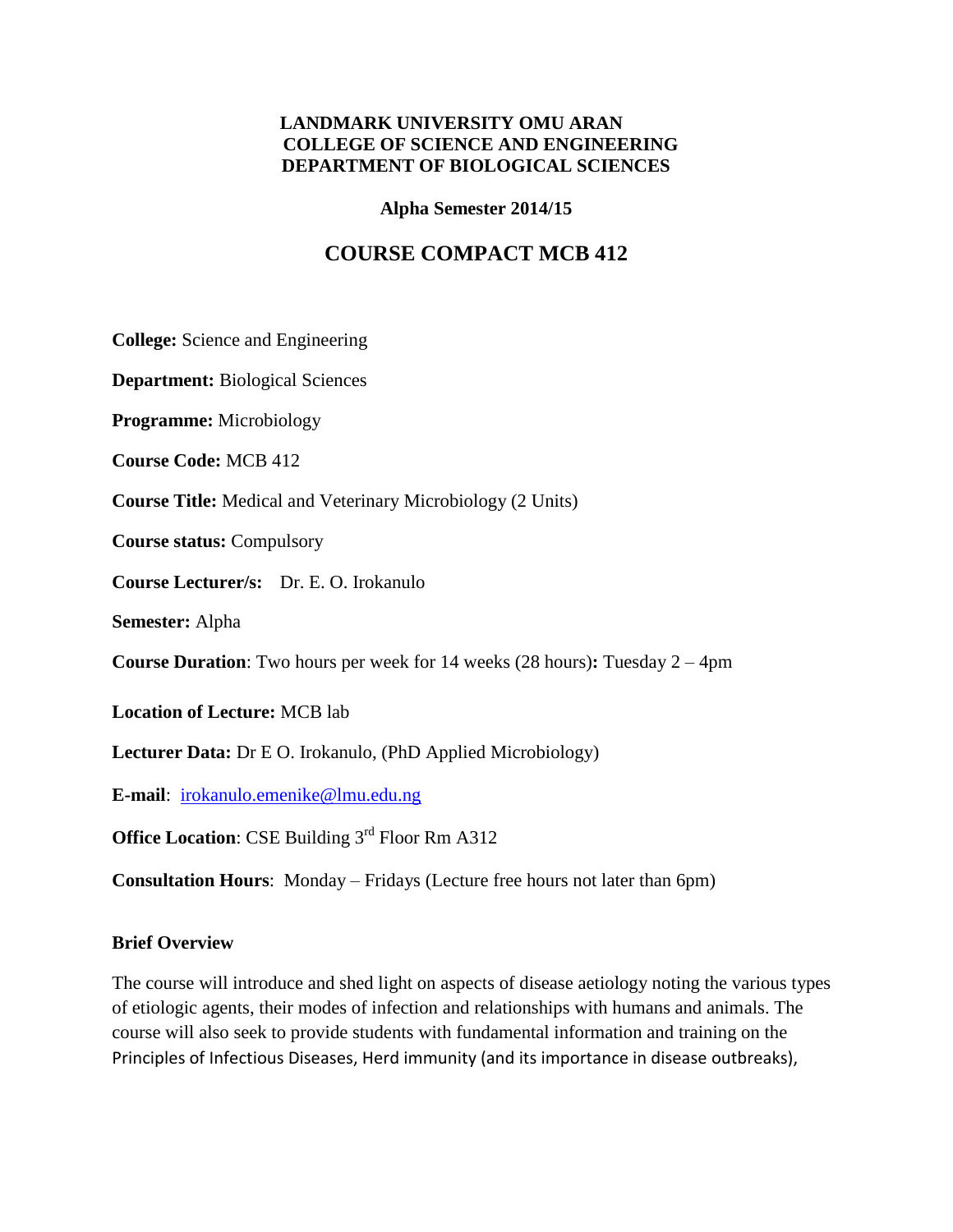human and animal microbiota and diagnosis of infectious diseases caused by bacteria, fungi and viruses.

### **Course Objective / Goals**

To develop individual confidence and capacity of students to work with opportunistic microorganisms and pathogens for the benefit of man.

- To understand the principles that guide infections by bacteria, fungi and viruses.
- Acquire techniques for identification and characterization of microbial disease agents

#### **Method of Lecture Delivery:**

- Teaching with audio-visual aids,
- Inter- group debate and discussions
- Tutorials and practical sessions

# **Course Outline**

# **Course Content Teacher**

# **Week 1 Etiology of Diseases** (infectious pathogenic agents, Susceptibility of host) - Dr. E. O. Irokanulo

Objective: *Learn and understand infectious agents of man and anima, their originl and what constitutes a susceptible host*.

**Week 2 Principles of infectious diseases** (Introduction to infectious diseases of humans and animals, Reservoirs of infectious agents)  $-$  Dr. E. O. Irokanulo

Objective: *Students are expected to understand the principles that drive acquisition of infection by microorganisms and their manifestations*.

**Week 3 Principles of infectious diseases** (Mode of Transmission, Portal of Entry) - Dr. E. O. Irokanulo

Objective: *Students are expected to understand and know the transmission mechanisms of etiologic agents, reservoir of etiologic agents, portals of exit, mode of disease transmission, portal of entry for etiologic agent and susceptible Host*.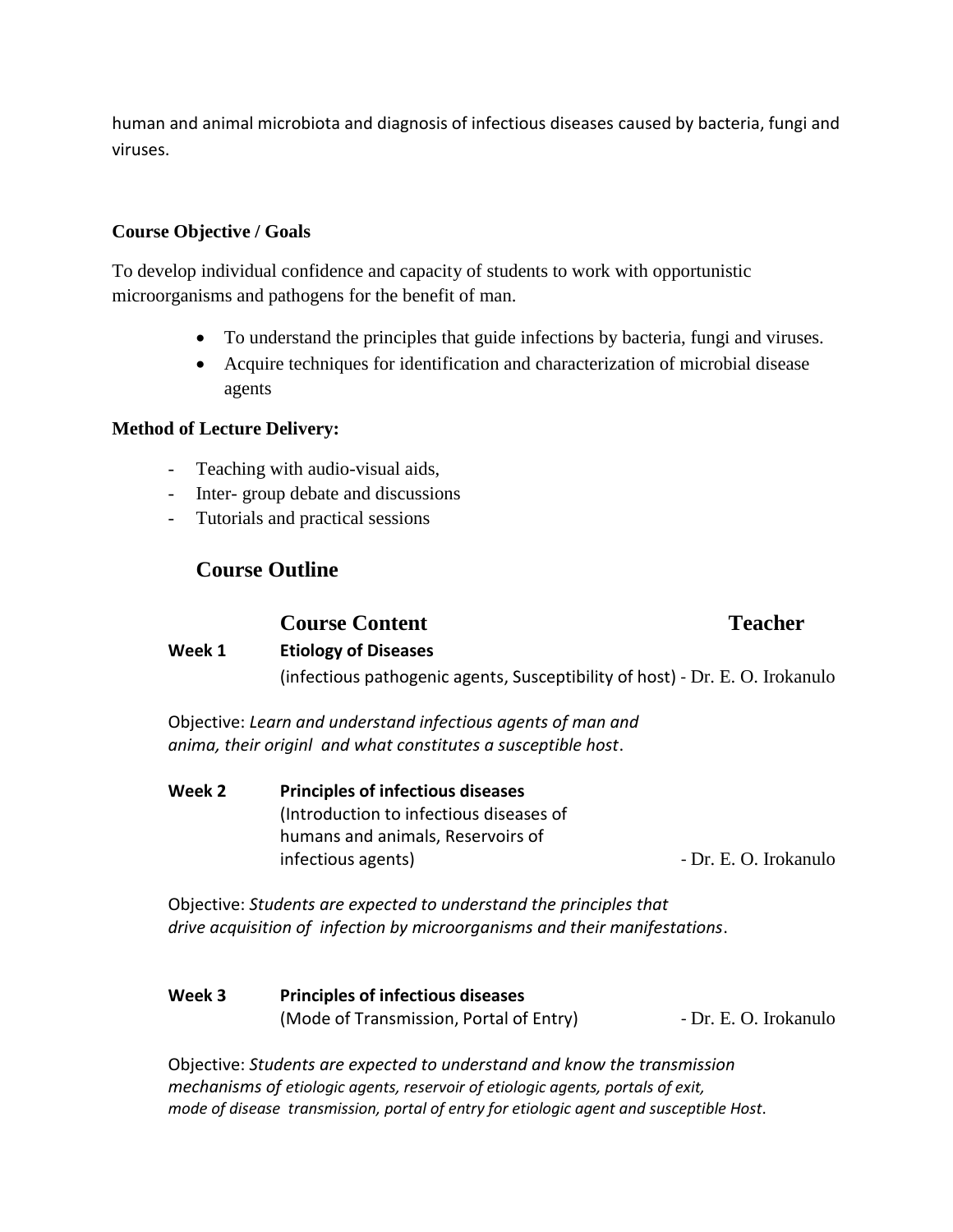| Week 4                                                                                                                                                                                                                                                                                    | Herd Immunity (Importance of<br>Herd Immunity, Herd immunity<br>and vaccine preventable diseases) | - Dr. E. O. Irokanulo |  |  |
|-------------------------------------------------------------------------------------------------------------------------------------------------------------------------------------------------------------------------------------------------------------------------------------------|---------------------------------------------------------------------------------------------------|-----------------------|--|--|
| Objective: To communicate to and make the students to appreciate<br>what herd immunity is and its relationship with prevention of<br>communicable diseases. The students are also expected to know the factors that<br>engenders a break in herd immunity and the attendant consequences. |                                                                                                   |                       |  |  |
| Week 5                                                                                                                                                                                                                                                                                    | <b>Pathology and Pathogenesis</b><br>(Origin and development of disease,<br>Types of diseases)    | - Dr. E. O. Irokanulo |  |  |
| Objective: To teach the students what pathology and pathogenesis<br>are. The students are also to learn of the Origin, Development and<br>Types of pathology and how these come about.                                                                                                    |                                                                                                   |                       |  |  |
| Week 6                                                                                                                                                                                                                                                                                    | <b>Pathology and Pathogenesis</b><br>(Mode of study – organs, tissues, bodily fluids)             | - Dr. E. O. Irokanulo |  |  |
| Objective: The students should be able to learn the different organs,<br>body fluids, tissues, whole bodies (autopsies) that are involved in<br>pathology and pathogenesis.                                                                                                               |                                                                                                   |                       |  |  |
| Week 7                                                                                                                                                                                                                                                                                    | <b>Normal Flora of Humans/Animals</b><br>(General terms and types of relationships)               | - Dr. E. O. Irokanulo |  |  |
| Objective: The students are expected to know what the human<br>normal flora is and the various types of associations that exist<br>between a host and the microorganisms.                                                                                                                 |                                                                                                   |                       |  |  |
| Week 8                                                                                                                                                                                                                                                                                    | <b>Normal Flora of Humans/Animals</b><br>(Acquisition of Normal Flora and their habitats)         | - Dr. E. O. Irokanulo |  |  |
| Objective: The student should know the modes of acquiring normal<br>Flora, their locations and activities on the human and animal body.                                                                                                                                                   |                                                                                                   |                       |  |  |
| Week 9                                                                                                                                                                                                                                                                                    | Laboratory diagnosis and selected zoonotic<br>diseases.                                           | - Dr. E. O. Irokanulo |  |  |
| Objective: The students will learn to carry out different laboratory<br>techniques for the diagnosis (isolation, identification and<br>characterization) of microorganisms.                                                                                                               |                                                                                                   |                       |  |  |

| Week 10 | <b>Prophylactic/therapeutic</b> procedures | - Dr. E. O. Irokanulo |
|---------|--------------------------------------------|-----------------------|
|---------|--------------------------------------------|-----------------------|